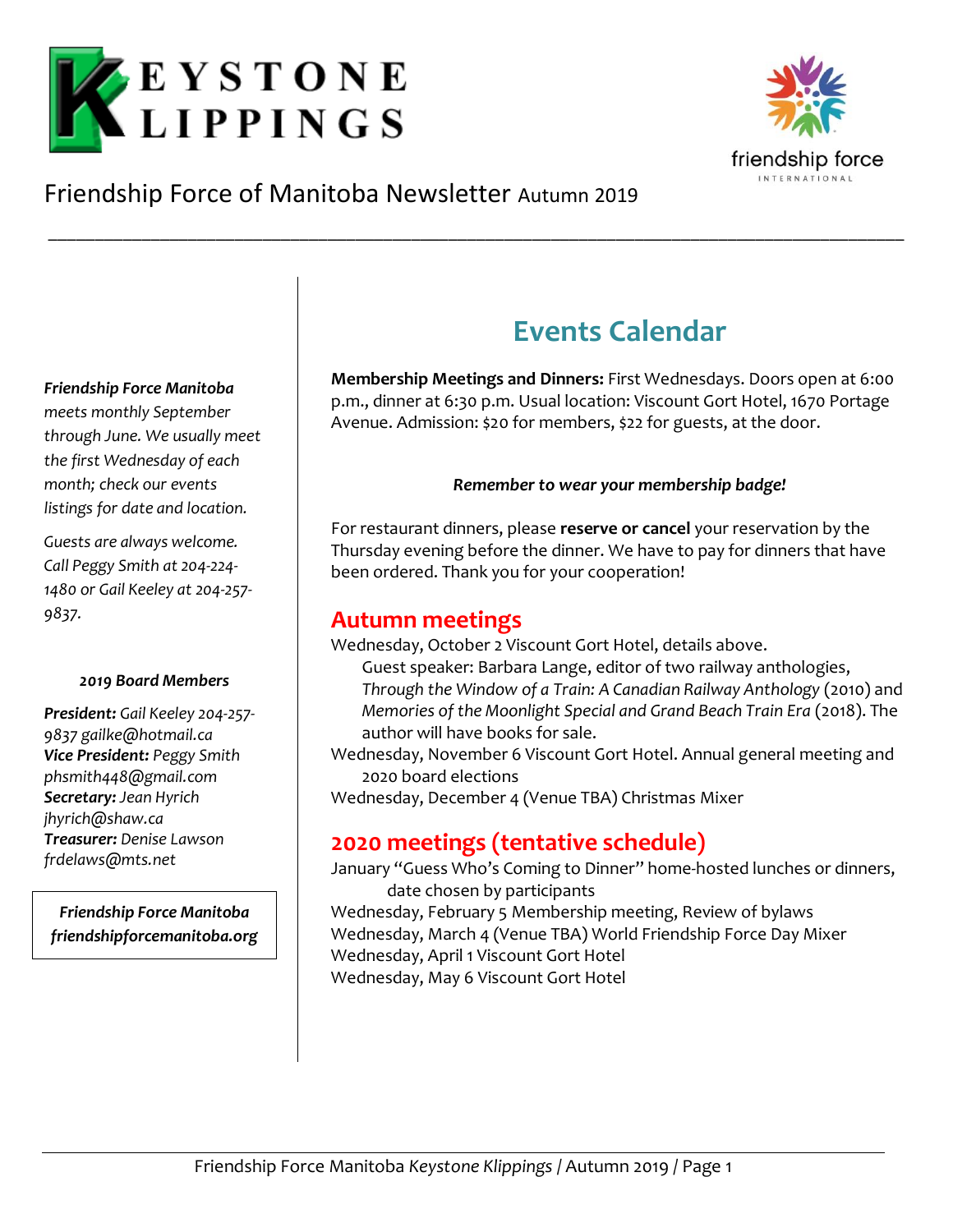## **FF Basics & Beyond**

**Membership renewals** Memberships run from January to December. **Renewing member:** \$55 **New member:** \$55 **Associate member:** \$30 *— Denise Lawson, Treasurer frdelaws@mts.net*

#### **Address changes**

Have you changed your address, email address or phone number? Please tell our Vice President right away so she can update our membership list: Peggy Smith, phsmith448@gmail.com

#### **Club website**

Check our website anytime for upcoming events, past journeys, issues of this newsletter, and useful links: **friendshipforcemanitoba.org**

#### **Club property**

If you have any items belonging to the club (books, paper records, etc.), please tell our Secretary Jean Hyrich at jhyrich@shaw.ca

### **canffex.ca**

Interested in joining up with another Canadian club to travel? Visit the **Canadian FF Clubs Journey Site** at **canffex.ca** for undersubscribed journeys from across Canada. You can sign up for monthly updates and immediate notices of new journeys. **Canffex also posts messages from regional representatives and has contact information for Canadian clubs.**

### **FFI travel updates**

Go to **friendshipforce.org** and find "Sign up for email alerts." There are many options for travel destinations.

# **President's Message**

Our two inbound journeys this summer were filled with interesting and fun activities that were enjoyed by all who participated. In June we reconnected with friends we had made in Central Montana, then made new friends with our ambassadors from Southern Sydney, Australia in August. I would like to thank all of our members who made these journeys such a success – those who participated on the planning committees, the home hosts, dinner hosts and day hosts and anyone who joined in the activities.

My husband Doug and I had the pleasure of attending the FFI International Conference at Boulder, Colorado, in July. Boulder is a beautiful city that is right in the mountains with lots of hiking trails. We stayed at one of the dormitories at the University of Colorado and our conference sessions were held at the University. There was a wide variety of sessions over the two days along the



*Gail with her guests Pam and Ted McGrath from FF Southern Sydney*

themes of technology, increased diversity, improving communications and adding new memberships through growing our clubs and adding new clubs. In addition, we had the opportunity to meet and interact with FFI staff. The information presented at the conference is now on the FFI website. Attending the conference was a good opportunity to understand what our organization can do for our clubs and how we can support them. We reconnected with FFI members we had met on previous journeys, had lots of fun and had a chance to listen to the board members and learn about FFI's future plans.

*— Gail Keeley*

## **2019 Committee chairs and members**

**Journey Coordinator:** Susan Finlay sufinlay@shaw.ca, 204-339-7956 **Past President:** Lynda Walke[r lyndadawnwalker@gmail.com](mailto:lyndadawnwalker@gmail.com) or 204-995- 8344

\_\_\_\_\_\_\_\_\_\_\_\_\_\_\_\_\_\_\_\_\_\_\_\_\_\_\_\_\_\_\_\_\_\_\_\_\_\_\_\_\_\_

**Program Committee:** Kazuko Nomura nomura@mts.net, Helen Norrie [hnorrie1@mymts.net,](mailto:hnorrie1@mymts.net) Miriam Fenster mifenster@shaw.ca **Communications Assistant:** available

**Newsletter Editor:** Bev Phillips 204-942-5453, phillipb@mymts.net **Website adviser:** Thelma Sures, 204-799-4075 [ffmb@mymts.net](mailto:ffmb@mymts.net)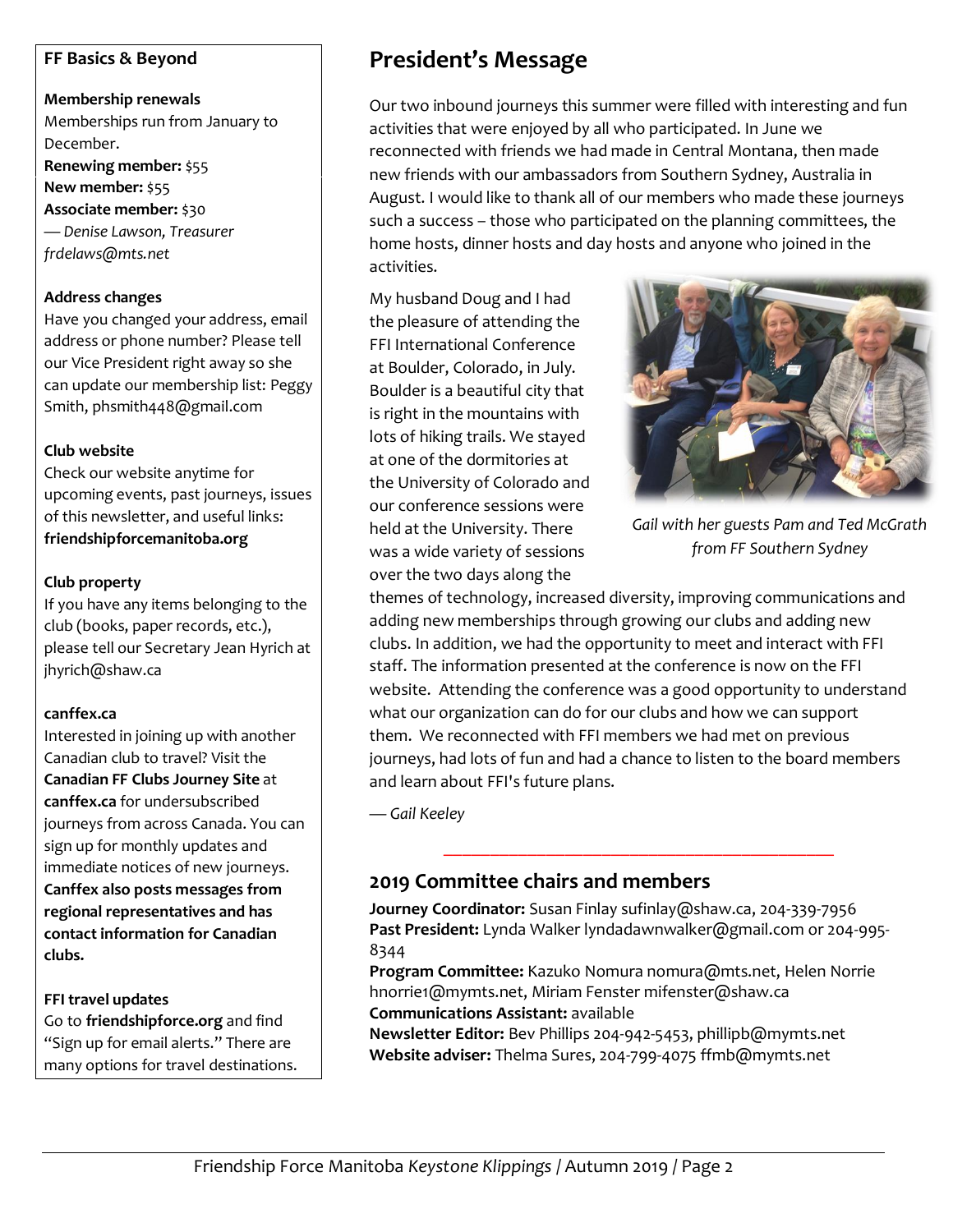



# **Highlights of Recent Meetings**

Denise Lawson presented a colourful slide show to accompany her talk on FFM's trip to Thailand, Cambodia and Laos in January and February. Denise and her committee worked hard to assemble a wide range of activities centred around a one-week home stay with FF Lamphun, Thailand. A few highlights were temple visits, an elephant sanctuary, a flower festival, and a cruise down the Mekong River. Several members shared their own memories, especially the generous hospitality of their hosts.

At our September meeting, FFM's Bev Phillips and guest Lila Goodspeed Everett informed us about the Winnipeg Art Gallery's new Inuit Art Centre. Bev and Lila are volunteers with the IAC speakers' bureau. The IAC is under construction and will open in 2020. It will be a major addition to Winnipeg's tourist attractions as the largest museum in the world devoted to contemporary Inuit art. The new building's unusual architecture is inspired by the vast landscapes of the Arctic, and the Centre has ambitious plans to greatly increase educational opportunities and strengthen connections between North and South. Find out more at inuit.wag.ca.

# **Friendship Force International Conference, July 23-27 "Make A Bolder Impression"**

\_\_\_\_\_\_\_\_\_\_\_\_\_\_\_\_\_\_\_\_\_\_\_\_\_\_\_\_\_\_\_\_\_\_\_\_\_\_\_\_\_\_\_\_\_\_\_\_\_\_\_\_\_\_\_\_\_\_\_\_\_\_\_\_\_\_\_\_\_\_\_\_\_\_\_\_\_

The world conference Gail and I attended was a great success with over 400 delegates including 22 Canadians. The University of Colorado campus was gorgeous and the city of Boulder itself was amazing up against the backdrop of the Flat Iron Range.

The sessions were very relevant and reflected the new direction the board at FFI want to take our organization. Here are some we attended:

- What can FFI staff and field reps do for my club?
- The membership toolkit
- Q and A with the FFI Board of Directors

All in all, a very useful conference!

Next up, Taiwan in 2021!

*— Doug Jackson*



*All 22 Canadians attending the FF International conference in Boulder*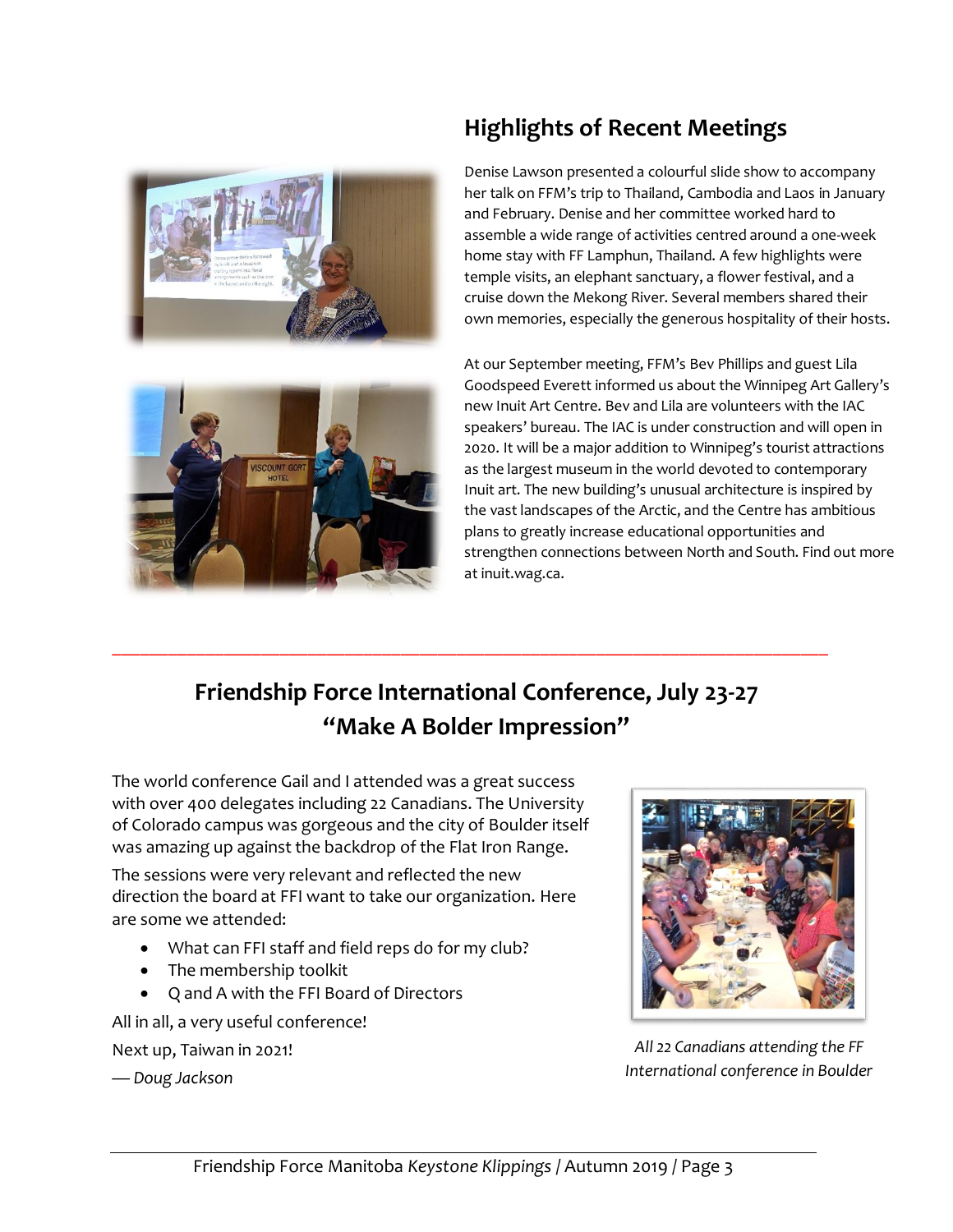

*Susan Findlay's garden*

*A bird's-eye view of the Provencher Bridge from the top of the Canadian Museum for Human Rights*

Doug Jackson's talented band.

![](_page_3_Picture_3.jpeg)

**Visit from FF Central Montana, June 8-14**

On June 8, we welcomed visitors from Great Falls, Montana, many of whom had hosted us in September 2017. We had a very busy, successful week with highlights being the wonderful welcome evening at the home of Gerry and Vivian Babij near La Salle, canoe trips on the Seine River, the fascinating Hermetic Tour of the Legislative Building and the instructive and enjoyable hours spent at the Oak Bluff Hutterite Colony near Morris. The week ended with a festive evening in the lovely garden of Susan Finlay, where we enjoyed the entertainment of FFM member

*Canoeing in La Barriere Park with guests from Great Falls*

![](_page_3_Picture_5.jpeg)

*Entertainment at the Farewell Dinner Choir at the Oak Bluff Hutterite Colony*

![](_page_3_Picture_7.jpeg)

![](_page_3_Picture_9.jpeg)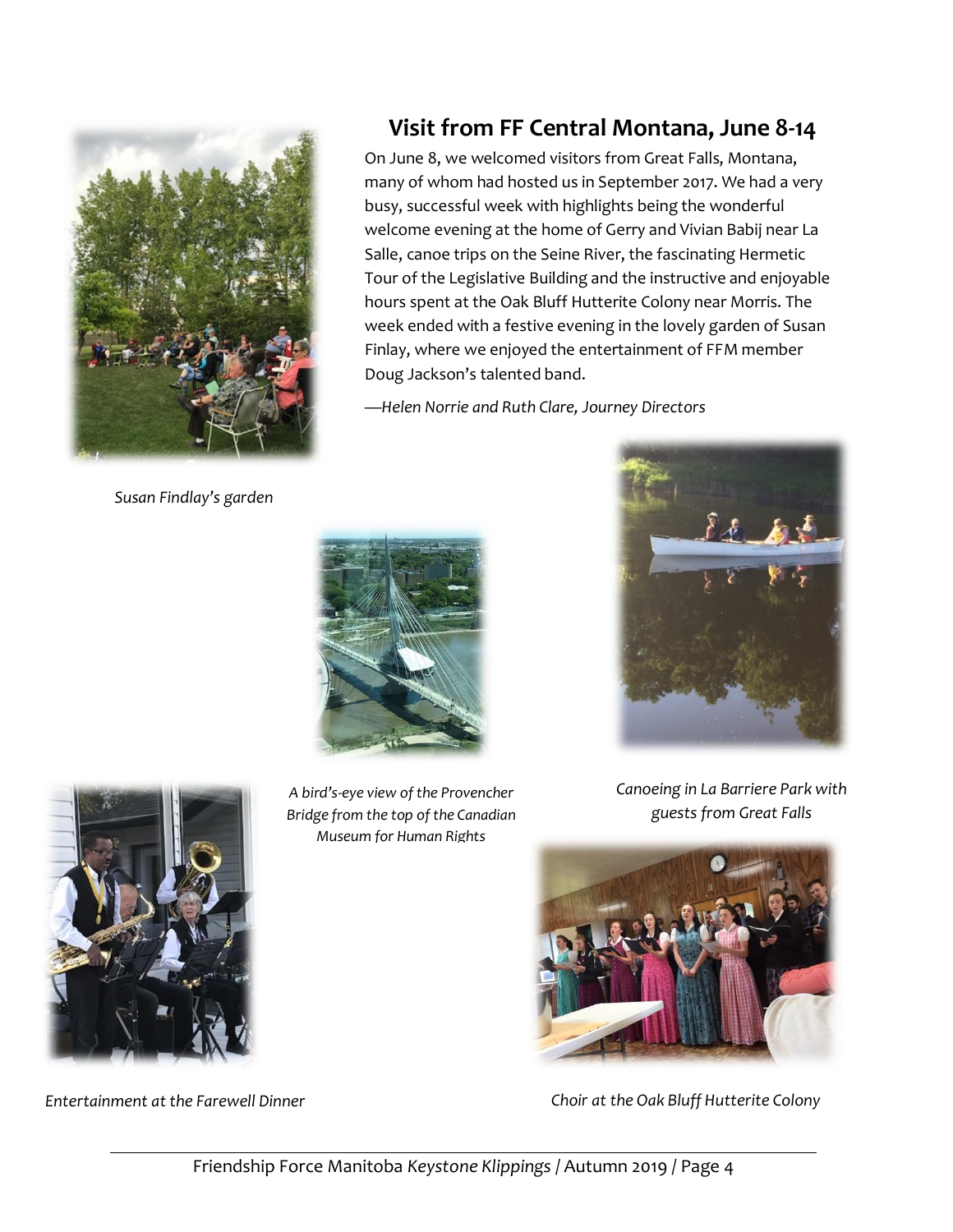# **Visit from FF Southern Sydney, August 8-14**

We are pleased to report that we had a successful journey with FF Southern Sydney. The feedback from the ambassadors was very positive, with lots of comments on how well organized the week was and how friendly the hosts and club members were. The group consisted of 10 Australians and four Americans. Val and Joe Keenan from Friendship Force Winnipeg joined us as home hosts.

We would like to thank everyone who participated in this exchange by home hosting, dinner hosting, day hosting, photographing and/or working on the planning committee, and coming out to plan events. Special thanks go to Miriam Fenster and Susan Finlay for providing the venues for the welcome and farewell parties. *— Lynda Walker and Elizabeth Schirmer, Journey Directors*

![](_page_4_Picture_3.jpeg)

## **Thanks from Down Under**

Most of us are now home and have settled back into our normal routines but the memories of the journey to Manitoba remain strong. I want to thank you for making our journey such a fantastic, international experience.

We thoroughly enjoyed meeting all your members and your hosts were extremely good at making us feel

welcomed. We also loved your program with so many highlights that are too numerous to mention. We thank you for the time and effort you and your members put into this journey. We hope that at some stage you may be able to visit us in Southern Sydney and we will aim to return your wonderful

![](_page_4_Picture_8.jpeg)

*A visitor gets in the Viking spirit at Gimli's New Iceland Heritage Museum* hospitality. We all made some good friends with our hosts and fellow ambassadors alike and I hope we can continue the contact.

I wish you and all your members happy and safe travels and look forward to meeting you somewhere in the future (Sydney is not that far away and you are always welcome).

> Regards and in friendship, Teresa Whitters President FF Southern Sydney

![](_page_4_Picture_13.jpeg)

*Pausing for ice cream at Winnipeg Beach*